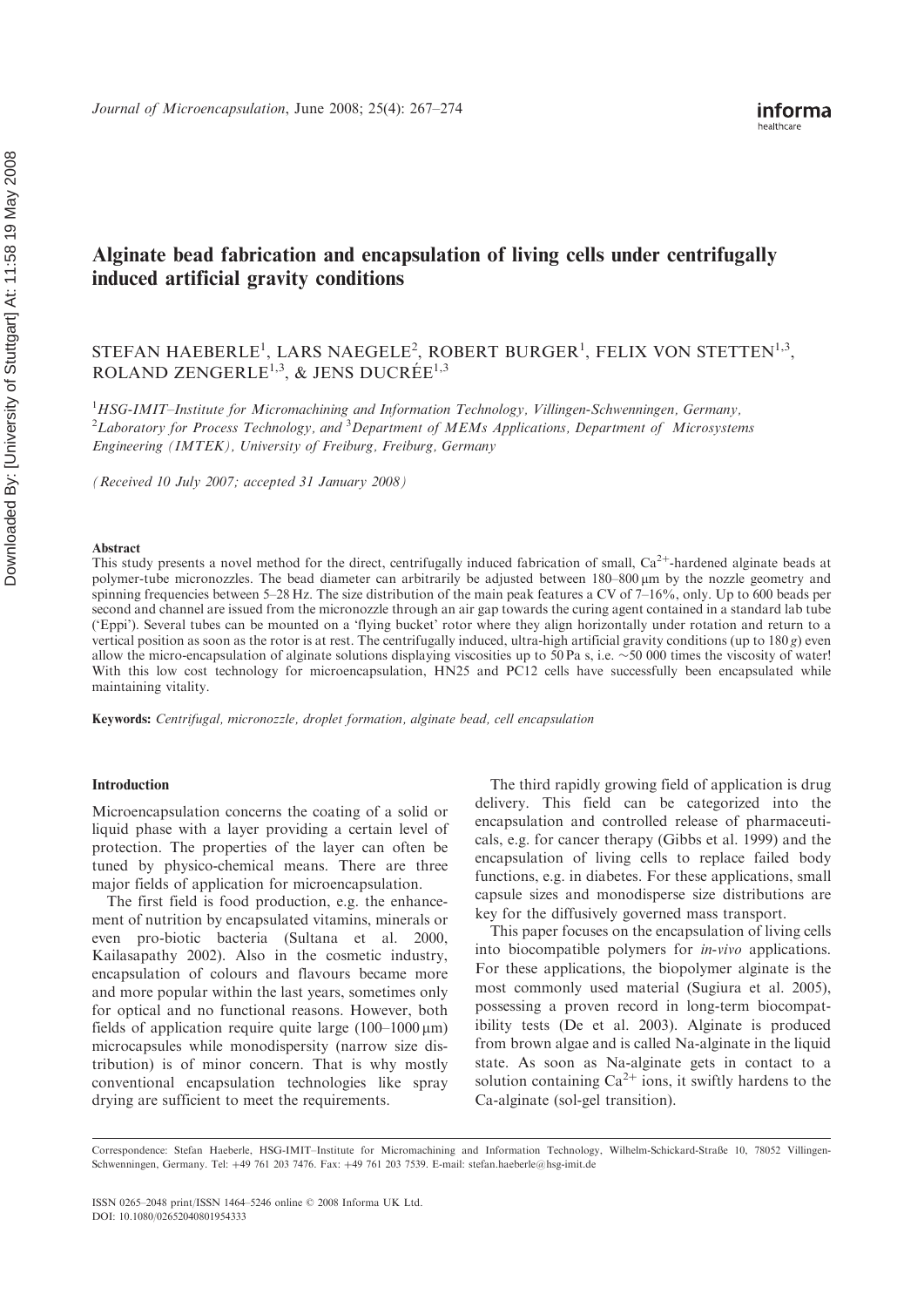The semi-permeable Ca-alginate coating protects the encapsulated alien cells from the immune system while still permitting the diffusive transport of nutrition and metabolites to keep the cells alive (Orive et al. 2003). To guarantee a sufficient diffusive mass transport, the diameter of the microcapsules should not exceed 300 mm (Renken and Hunkeler 1998). However, handling problems, in particular during implantation, set a lower size limit. Overall, an optimum size range for cell therapy of 50–300 mm has been postulated (Sugiura et al. 2005). The encapsulation of insulin-producing pancreas cells into alginate beads was pioneered in 1980 (Lim and Sun 1980). The microbeads were implanted into laboratory rats, showing an elongated period of blood glucose regulation  $(>20 \text{ days})$  compared to nonencapsulated islets  $(\sim 10 \text{ days})$ .

Two major technical challenges have to be mastered for the production of alginate beads. First, the surface tension and the viscous forces which counteract the droplet break-off at the nozzle have to be overcome. Secondly, the curing of the alginate beads has to take place while ruling out clogging and agglomeration. In the literature, there are two main approaches for encapsulation.

Direct methods are based on the dispensing of Na-alginate droplets through an air gap straight into a CaCl <sup>2</sup> solution where they instantaneously harden. The air gap prevents premature hardening and thus clogging of the nozzle. Established technologies are based on pressure-driven flows through sub-millimetre sized nozzles. The droplet break-off is supported by a vibration of the nozzle (BRACE 2006), an additional cutting-blade (Prusse et al. 1998) or air-flow (Sugiura et al. 2007). However, all these conventional techniques require a rather complex and costly apparatus, whereas a wider acceptance of cell-encapsulation based therapies requires the availability of affordable and reliable in-house fabrication methods.

Indirect methods rely on the formation of Na-alginate droplets in a second immiscible liquid phase like oil using (microfluidic) emulsification methods (Sugiura et al. 2005, Liu et al. 2006). The hardening of the droplets is, for instance, initiated by a change in the pH of the continuous phase to form Ca-alginate beads within several seconds to minutes (Tan and Takeuchi 2006). Due to the additional washing procedure required to remove residual oil from the bead surface, the throughput of these indirect methods thus tends to be much smaller compared to direct methods.

This paper presents centrifugally induced microencapsulation (Haeberle et al. 2007a). The novel technique can process highly viscous biopolymer solutions (up to 50 000 times the viscosity of water) while being sufficiently gentle to maintain the vitality of the cells. This is not possible with presently available encapsulation technologies (Koch et al. 2003). In this scheme, a commercially available polymer micro-nozzle (Streule et al. 2004) is spun on a centrifuge to dispense alginate droplets through an air gap into a standard Eppendorf tube ('Eppi') mounted on the flying bucket rotor. The tube contains an aqueous CaCl <sup>2</sup> solution to perform diffusion based hardening to Ca-alginate beads.

The first section outlines the functional principle of quasi-static droplet generation and its adoption on the centrifugal microfluidic platform. The next section describes the experimental results for the alginate bead formation, their size distribution and size control. Within the last section, the encapsulation of living cells under the impact of the centrifugally induced artificial gravity is presented.

### Principle of operation

# Droplet generation under terrestrial and centrifugal conditions

The two fundamental droplet formation mechanisms at a nozzle of inner diameter  $d_n$  exposed to gravity are depicted in Figure 1. The quasi-static droplet formation is referred to as 'dripping', where a droplet breaks off once the gravity-induced pulling force  $F_g = m_{\text{drop}}g$ exceeds the surface-tension induced counter force  $F_{\sigma} = \pi d_{\text{n}} \sigma_{\text{drop}}$  (Figure 1(a)). At elevated flow rates, the inertia of the liquid tends to issue elongated jets from the nozzle (Figure 1(b)). Due to the Rayleigh instability, the jet subsequently tends to disintegrate. This 'airborne' break-off is of statistical nature (Utada et al. 2005) and thus compromises the objective of the narrow droplet size distribution. This work therefore focuses on the quasi-static, flow-rate restricted dripping regime.

By equating the counteracting forces  $F<sub>g</sub>$  and  $F<sub>\sigma</sub>$ , one obtains a droplet diameter

$$
d_{\rm drop} = \sqrt[3]{\frac{6 \ d_{\rm n} \ \sigma_{\rm drop}}{\rho_{\rm drop} \ g}} \tag{1}
$$



Figure 1. (a) Dripping out of a micronozzle under the impact of the gravitational force  $F<sub>g</sub>$  pulling out the liquid against the counteracting surface tension force  $F_{\sigma}$ . (b) At elevated flow rates  $v$ , a jet is issued from the nozzle, which later tends to disintegrate in a statistical fashion (Rayleigh instability).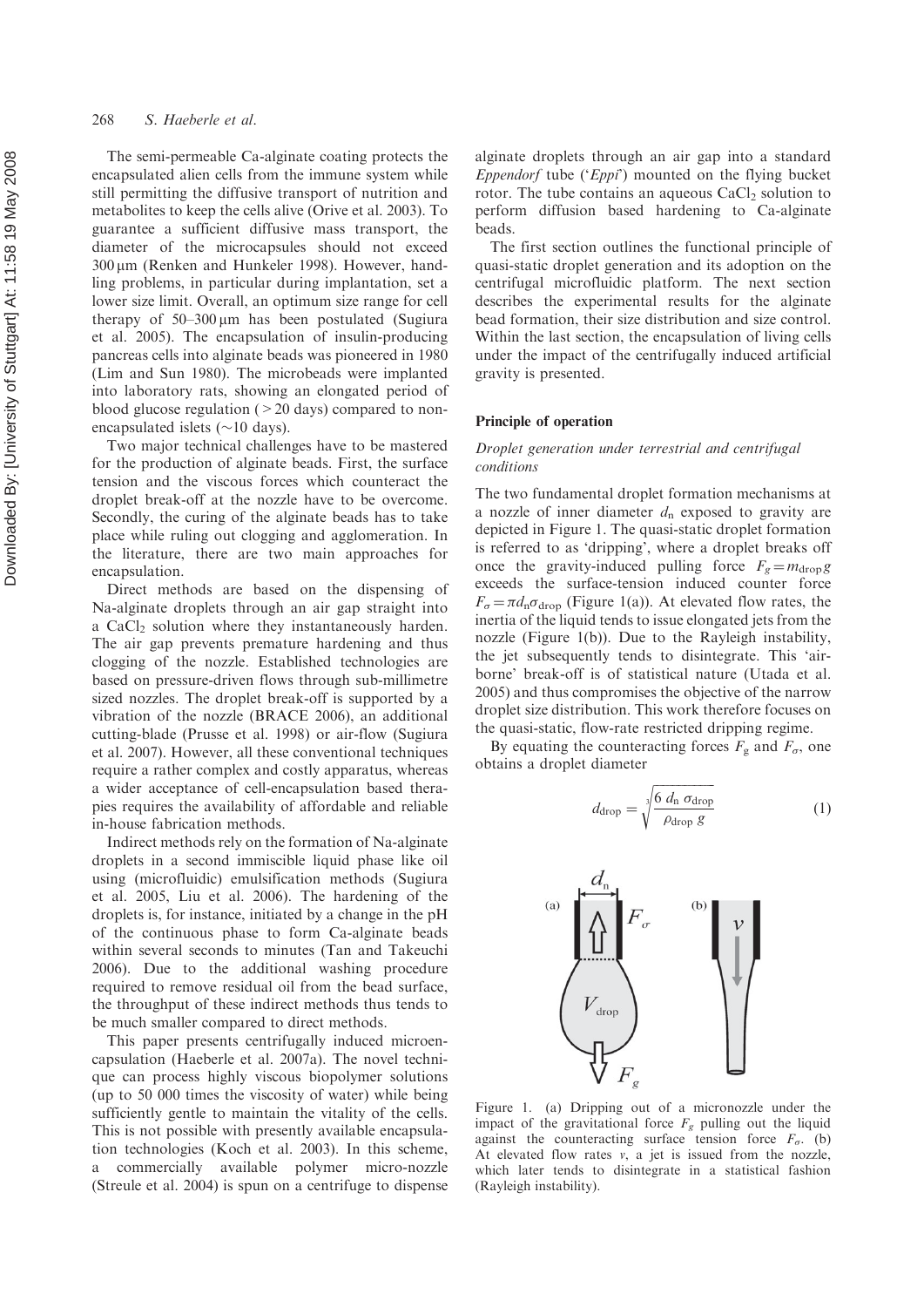with the density  $\rho_{drop}$  and the surface tension  $\sigma_{drop}$  of the liquid. In this experimental setup, a commercially available nozzle (tube) was chosen with an inner diameter  $d_n = 127 \,\mu\text{m}$  (Streule et al. 2004). Under terrestrial conditions  $(g=9.81 \text{ ms}^{-2})$ , equation (1) yields a large droplet size  $d_{drop}$  of 1.7 mm for a 2-w% Na-alginate solution ( $\rho_{drop}$  and  $\sigma_{drop}$  as specified in Table I).

Due to the weak scaling  $d_{\text{drop}} \sim d_n^{1/3}$ , the nozzle diameter  $d_n$  would have to be reduced into the submicron range in order to shift  $d_{\text{drop}}$  to the targeted droplet diameters of a few hundred micrometres. On the one hand, this puts severe challenges on the fabrication of the nozzle. On the other hand, the droplet generation frequency would be way too low for an industrial production in a merely gravity driven flow. By applying an additional pumping pressure, the throughput could be raised, which pushes the break-off dynamics into the undesired jetting regime in return. Most seriously, however, the cells would not fit through the sub-micron micronozzle anymore, thus ruling out a successful encapsulation.

To generate small droplets without choking the droplet rate, one therefore shrank the droplet diameter  $d_{\text{drop}}$  by imposing centrifugally induced artificial gravity conditions

$$
g_{\text{art}} = \omega^2 r \tag{2}
$$

Table I. Main measured material parameters of the alginate solutions for microbead fabrication.

| Material             | Mass density<br>$(g \text{ cm}^{-3})$ | Surface tension<br>$(m Nm^{-1})$ | Viscosity<br>$(Pa s)$ ** |
|----------------------|---------------------------------------|----------------------------------|--------------------------|
| $2 w$ -% Na-alginate | 0.997                                 | $65.45*$                         | 2.75                     |
| $4 w2$ % Na-alginate | 1.006                                 |                                  | 17.47                    |
| $5 w0$ % Na-alginate | 1.018                                 |                                  | 36.42                    |
| $6 w2$ % Na-alginate | 1.017                                 | -                                | 49.78                    |

\*Pending drop method: mean value  $(n=4)$ ; \*\*dynamic viscosity at  $20 s^{-1}$  shear rate.

with the radial position of the nozzle  $r$  and the angular frequency  $\omega$ . For the nozzle tip positioned at a radius  $r = 5.7 \text{ cm}$  and a typical experimental spinning frequency  $\omega = 176 \text{ rad s}^{-1}$  (28 Hz), the artificial gravity calculates to  $g_{\text{art}} \approx 1766 \text{ m s}^{-2}$ , i.e. a 180-fold increase with respect to terrestrial gravity! To still stay within the dripping regime at high centrifugal 'pulling' forces, the flow rate is throttled by a sufficient length of the narrow nozzle tube. Inserting equation (2) into equation (1), this centrifugal dripping process thus delivers a droplet diameter  $d_{\text{drop}}$  of 305 µm for a 2 w-% Na-alginate solution.

# Setup for centrifugal droplet generation

In this novel, rotor based setup, droplets were generated within the dripping regime at the micronozzle tip of a commercially available standard polymer tube (Figure 2). The inner end of the tube is connected to a 500 µL reservoir containing the Na-alginate solution. The receiving standard Eppendorf tube ('Eppi') with a volume capacity of 1.5 mL or 2-mL contains the CaCl <sup>2</sup> solution. The Eppi is held in a flying bucket holder which is free to align according to the frequencydependent centrifugal field  $(f_{\omega})$ . Therefore, the dispensed alginate droplet impacts perpendicular to the air–liquid meniscus within the tube. Upon halting the rotor, gravity prevails to realign the tube in a vertical position. The Eppendorf tube can be taken out of the rotor for further processing, e.g. culturing or analysis. Due to the intrinsic rotational symmetry, several nozzles can be operated simultaneously in a spoke-like alignment on the same rotor.

#### Hardening

The sol-gel transition of the alginate beads initiates at the interface between droplet and  $CaCl<sub>2</sub>$  solution (100 m M) and continues inbound until the entire droplet forms a solid microbead. While the hardening of the outer shell occurs quite rapidly upon contact with the curing agent, the  $Ca^{2+}$  ions have to diffuse through an



Figure 2. (Left) Functional principle of the rotating micronozzle set-up. At a frequency of rotation  $\omega > 0$ , an alginate solution is dispensed from a micronozzle and 'falls' under the impact of the artificial gravity  $(f_{\omega})$  into a receiving tube held in a flying bucket arrangement and containing the CaCl <sup>2</sup> hardening agent. (Right) Photo of the experimental centrifugal set-up for Ca-alginate bead fabrication.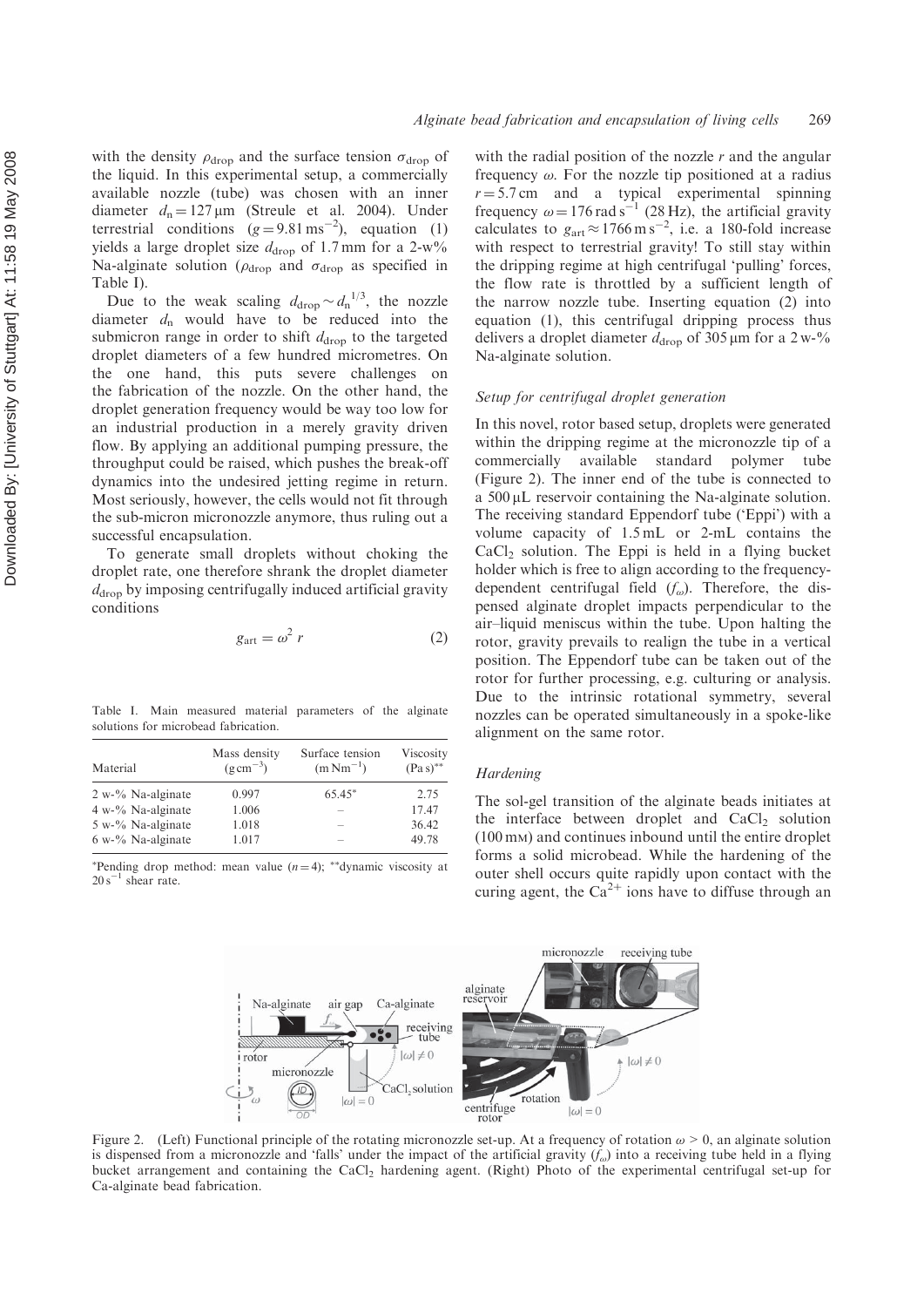

Figure 3. Left: microscopic picture of Ca-alginate beads fabricated using the 127  $\mu$ m/165  $\mu$ m micronozzle at a frequency of 28 Hz. Right: Beads exhibit a surface topology after drying in air which is possibly associated with the liquid bridge observed during the droplet break-off in Figure 4(f).

increasingly thick layer of hardened alginate at the later stages.

Due to the rapid hardening of the outer shell, a direct contact between the alginate and the CaCl <sup>2</sup> solution at the issuing micronozzle would lead to fatal clogging. One possible solution to avoid clogging is the dispersion of alginate into an intermediate, immiscible oil-phase (Tan and Takeuchi 2006). However, this method is much slower and requires an additional washing of the beads.

A more simple approach for the hardening of alginate beads is presented here. This study interspersed an air gap as a spacer between the alginate solution issued from the nozzle and the CaCl <sup>2</sup> solution stored in a receiving tube (Haeberle et al. 2007a). Using an air spacing instead of a liquid also obviates the need of subsequent washing steps for the retrieval of the beads. A surfactant  $(0.1 \text{ w-} \%)$  Tween-20) supports the swift penetration of the alginate droplet into the liquid bulk to suppress the agglomeration with previously dispensed droplets settling at the liquid meniscus or the bursting of the droplets at high impact velocities.

### Na-alginate solution

The main material parameters of the utilized Na-alginate solutions (Roth, order number: 9180.1) for different concentrations are compiled in Table I. Na-alginate is a non-Newtonian (thixotropic) liquid exhibiting a non-linearly decreasing dynamic viscosity towards elevated shear rate. The highest, 6 w-% concentration used in these experiments exhibits a viscosity of 49.78 Pa s, corresponding to  $\sim$  50 000 times (!) the viscosity of water.

The processing of Na-alginate solutions at concentrations beyond  $2 w<sub>0</sub>$ % is hard to realize using conventional techniques (Koch et al. 2003) and thus constitutes a strong selling point of the centrifugal microencapsulation technology. This is important because the mechanical stability of the Ca-alginate beads increases with the alginate concentration (Martinsen et al. 1989)

and an improved stability is advantageous during implantation (Peirone et al. 1998).

#### Experimental results

#### Droplet formation under rotation

Figure 3 displays Ca-alginate micro-beads that were fabricated using the  $127 \mu m/165 \mu m$  nozzle (inner and outer diameter, ID/OD) immersed in an aqueous environment. Along the drying process in air, the beads continuously shrink (Figure 3, right). A fraction of the beads apparently features a surface topology which is likely to result from the liquid-bridge that has been observed during the droplet break-off (Figure 4(f)).

## Size distribution

The diameter of the micro-beads  $(2 \text{ w-}\% \text{ Na-alginate})$ fabricated using the  $127 \mu m/165 \mu m$  nozzle at different frequencies of rotation (17–28 Hz) is displayed in Figure 5 (left). The size distribution of a few thousand beads has been measured using a laser diffractometer (Beckman Coulter, LS230). The generation of beads is suppressed at frequencies below 17 Hz where the surface tension force still over-rules the centrifugal field. Proceeding beyond this lower threshold frequency into the working range of the micronozzle, the average size of the micro-beads decreases due to the inverse scaling  $d_{\text{drop}} \sim g_{\text{art}}^{-1/3} \sim \omega^{-2/3}$  with the frequency of rotation  $\omega$  (2). The main peak displays a narrow width (CV between  $7-16\%$ ) which is attributed to the pulsefree centrifugal droplet generation mechanism.

A rate of 600 beads per second has been recorded for the  $127 \mu m/165 \mu m$  micronozzle at 28 Hz, corresponding to a discharge of  $\sim 1.9 \mu L s^{-1}$  per nozzle. The droplet rate depends on the length and the diameter of the micronozzle as well as the viscosity of the dispensed solution. In the working range, the rate also rises with the frequency  $\omega$ .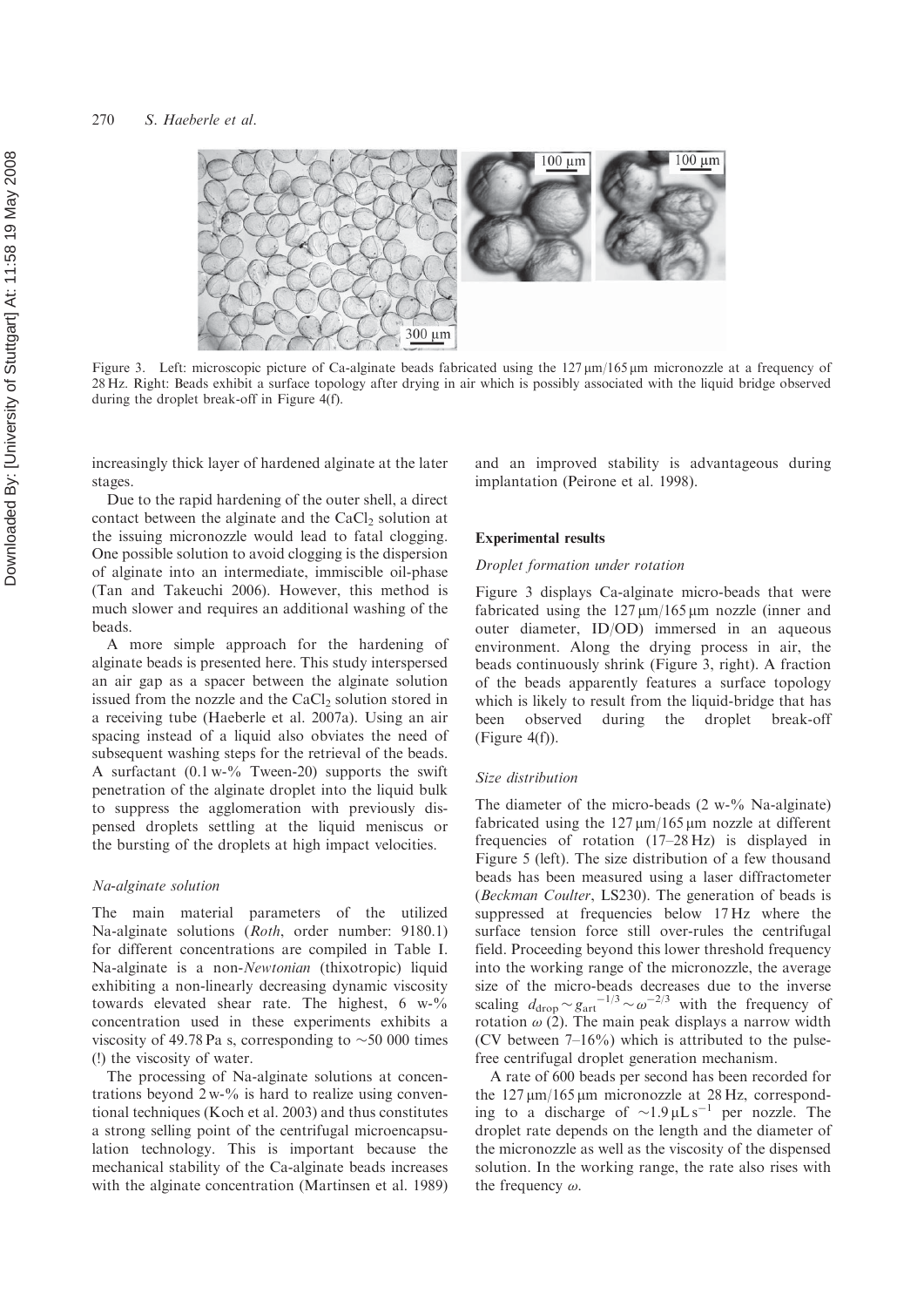However, with an increasing droplet generation rate, the time interval between two subsequent droplets impacting at the air–liquid interface diminishes. Above frequencies of 22.5 Hz, this eventually leads to merged droplets, appearing as multiples of the initial diameter in the upper end of the size distribution.

The mean bead diameters  $(d_{50})$  measured for both micronozzles  $(127 \,\mu\text{m}/165 \,\mu\text{m}$  and  $511 \,\mu\text{m}/562 \,\mu\text{m})$  over the frequency of rotation  $\omega$  are shown in Figure 5 (right). The coalescence of droplets sets a practical upper limit for the frequency of rotation, amounting to  $14 \text{ Hz}$  and  $28 \text{ Hz}$  for the  $511 \mu \text{m}/562 \mu \text{m}$  and 127 mm/165 mm nozzles, respectively.

Besides the experimentally measured bead size, the theoretically calculated droplet diameters of the Na-alginate droplets corresponding to equations (1) and (2) are plotted in the graph (dashed line) in Figure 5 (right). Evidently, the theoretical diameters of the Caalginate beads are systematically located above the experimentally observed values. This systematic deviation can be explained, to a certain extent, by a reduction of the diameter of 32% associated with the gelification process (Wolters et al. 1992), as indicated by the solid line (theoretical Ca-bead diameter after gelification and the accompanying shrinkage).

The good qualitative agreement between the experimental and the theoretical data corroborates the

validity of the applied dripping theory. The measured bead diameter (Figure 5, right) also demonstrates the capability to fabricate Ca-alginate microbeads with diameters between 180–800 µm using a suitable micronozzle geometry and tuning the droplet formation by changing the frequency of rotation.

## High-concentration alginate microbeads

Ca-alginate beads made from 4, 5 and 6 w-% Na-alginate solution and using the  $511 \mu m/562 \mu m$  nozzle at a frequency of 40 Hz are depicted in Figure 6. The beads show an increasing tail towards growing Na-alginate concentrations which apparently emerges from the hardening of the bridge that establishes during the droplet formation at the micronozzle (Figure 4(f)).

For the highest concentration  $(6 w<sup>9</sup>/6)$ , the tail imposes an elongated, non-spherical shape of the Ca-beads as the highly viscous droplet cannot relax to assume a spherical shape within the short transfer time between the micronozzle and the receiving tube. However, complying with equation (1) derived for the quasi-static dripping regime, the size of the Ca-alginate beads does not change significantly with increasing viscosity (concentration).

Figure 6 demonstrates the general capability of the centrifugal encapsulation technology to handle highly



Figure 4. Stroboscopic sequence visualizing the droplet break-off under rotation at the  $127 \,\mu\text{m}/165 \,\mu\text{m}$  micronozzle at 22.5 Hz (Grumann et al. 2005). Frame F shows a liquid 'bridge' between the issued droplet and the nozzle.



Figure 5. Left: Size distribution of the beads, fabricated using the  $127 \mu m/165 \mu m$  nozzle. Right: Mean diameter ( $d_{50}$ ) of the microbeads over the frequency of rotation. The size shrinks towards elevated frequencies due to the prevalence of the artificial gravity field according to equations (1) and (2).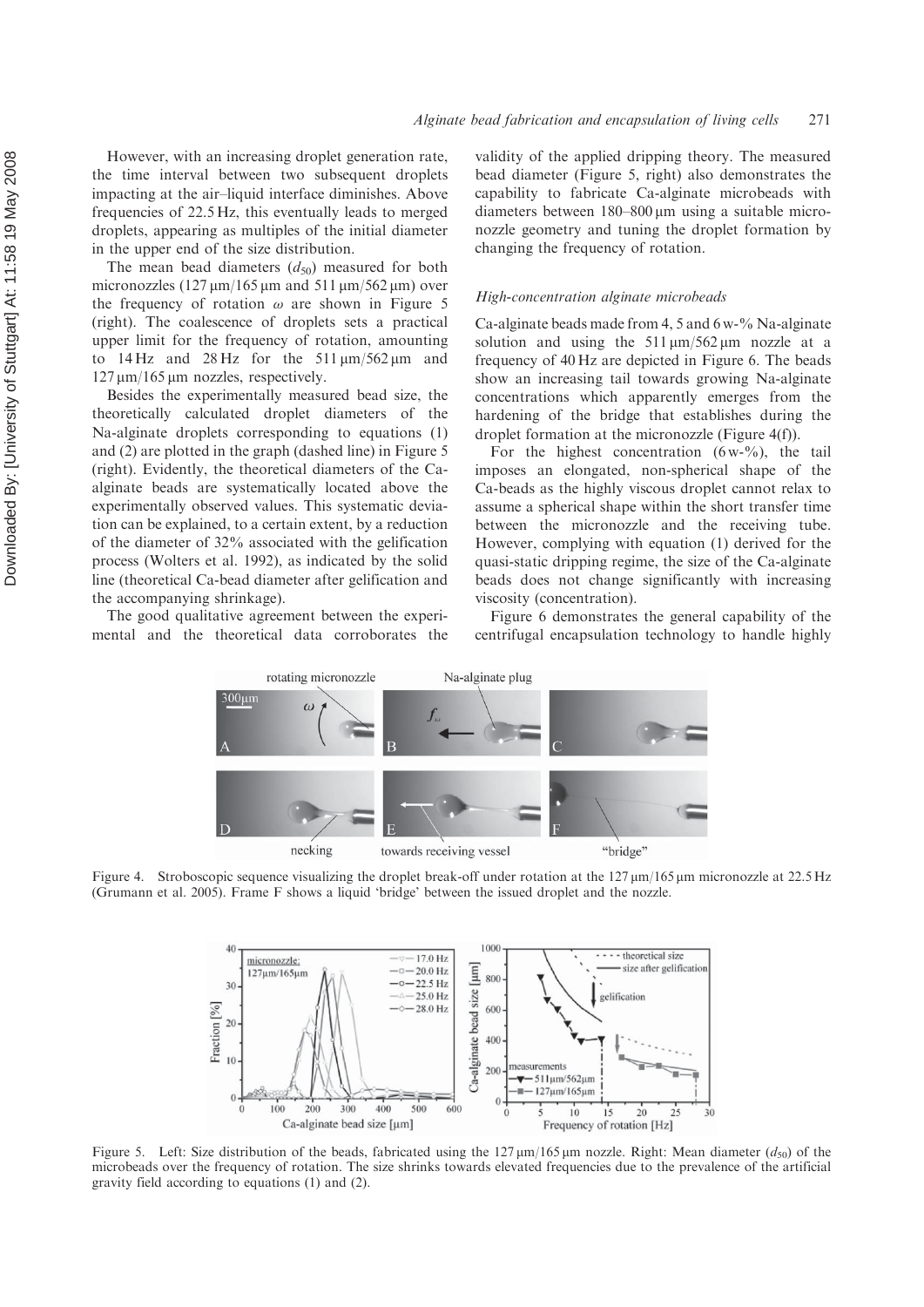# 272 S. Haeberle et al.

viscous liquids. This is of great importance for the encapsulation of cells as the mechanical stability of the Ca-beads increases with the Na-alginate concentration (Martinsen et al. 1989). A high stability is, in turn, favourable for the implantation of encapsulated cells (Peirone et al. 1998).

The droplet formation rate is slowed down for higher viscous solutions. In particular for small frequencies of rotation and small micronozzle dimensions, the droplet formation process can even extend over several seconds! In order to set a certain production rate, the frequency of rotation can, of course, be elevated.

### Encapsulation of cells

The incorporation of cells into homogeneous alginatecapsules (Peirone et al. 1998, Sugiura et al. 2005, Tan and Takeuchi 2006) represents the first step for further encapsulation into a liquid core capsule, for instance

according to the alginate/poly-L-lysine (PLL)/alginate technology (Renken and Hunkeler 1998, Joki et al. 2001, Koch et al. 2003). The goal of this work is to prove the successful encapsulation of cells into Ca-alginate beads while maintaining their vitality using the centrifugal encapsulation technology.

#### Centrifugal cell-encapsulation

For the encapsulation studies, two cell types were used: HN25 and PC12 cells. Both were cultured following standard procedures. The Na-alginate solution was prepared using D-PBS buffer (without CaCl <sup>2</sup> and MgCl 2) instead of water in order to comply with the osmotic pressure of the cells and to avoid an unwanted hardening of the alginate. As receiving liquid, the same 100 m <sup>M</sup> CaCl 2-solution—without an additional surfactant—was used as in the prior experiments. Prior to the encapsulation process, the solutions (Na-alginate and  $CaCl<sub>2</sub>$ ) as well as the micronozzle and the tubes were



Figure 6. Micro-beads made from high-concentrated (4, 5 and 6 w-%) Na-alginate solution using the 511  $\mu$ m/562  $\mu$ m micronozzle (frequency of rotation: 40 Hz).



Figure 7. (a) HN25 cells (2 w-% alginate,  $127 \mu m/165 \mu m$  nozzle, 20 Hz). (b) Low concentration of PC12 cells (2 w-% alginate, 511  $\mu$ m/565  $\mu$ m nozzle, 20 Hz). (c) High concentration of PC12 cells (2 w-% alginate, 511  $\mu$ m/565  $\mu$ m nozzle, 20 Hz).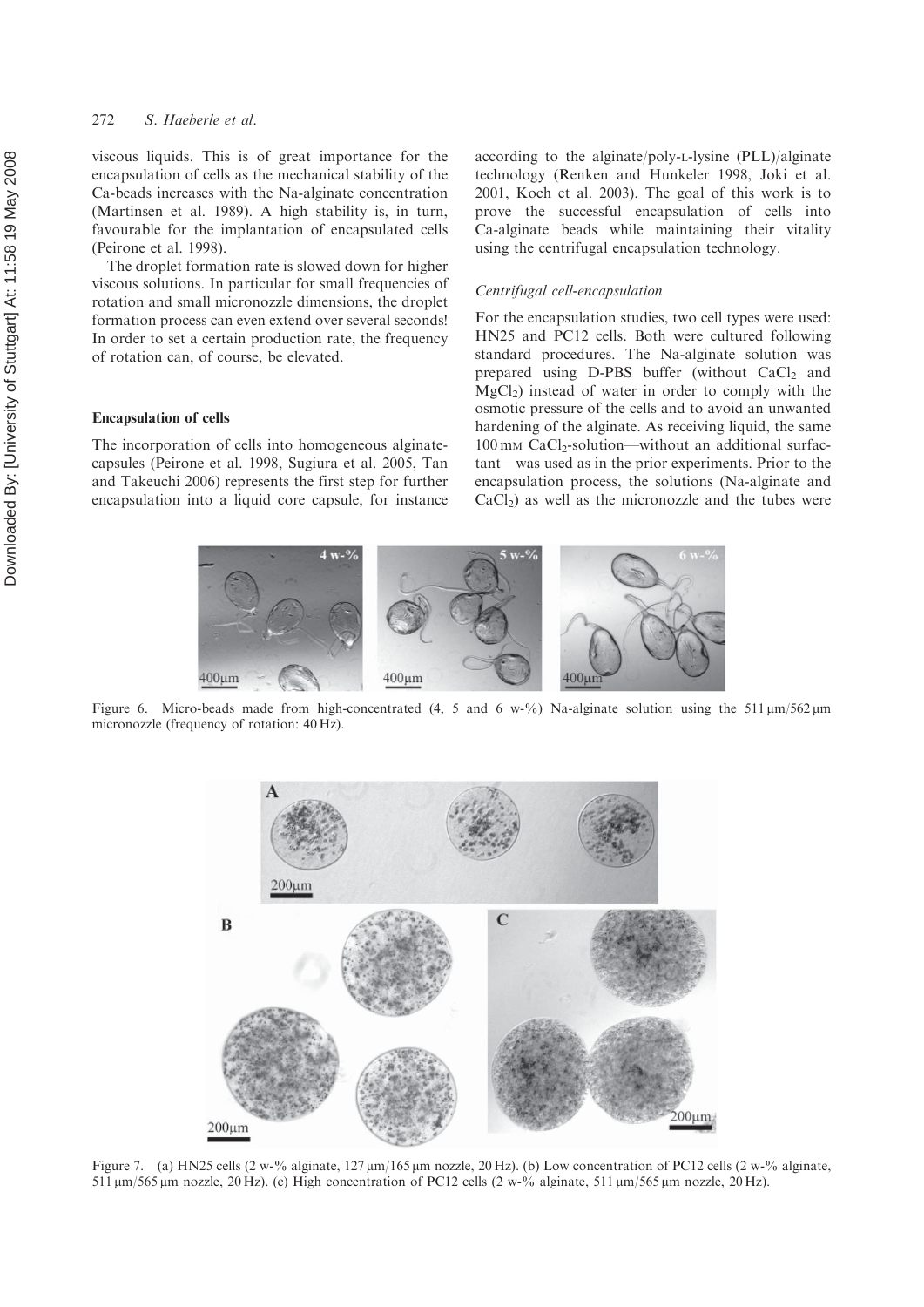100 **I** 4 Living cells [%] 75 9.66  $38.2$  $96.2$  $95,9$ 88.0 84.1 S. 25 42.9  $\overline{0}$ control directly 1. day 2. day 4. day 7. day 11. day

Figure 8. Vitality of the cells (PC12) before and directly after the encapsulation (2 w-%). Almost no losses linked to the encapsulation process are observed. After several days of culturing, the amount of living cell decreases down to 42.9% at day 11.

sterilized in an autoclave (15 min @ 121 °C for liquids and 20 min @ 121 C for solids).

The cells are released from the floor of the culturing flask and re-suspended in a  $50 \mu L$  culture medium. The cell suspension is mixed with  $500 \mu L$  of the Na-alginate solution and placed into the micronozzle reservoir which is mounted on the rotor (Figure 2). Afterwards, a batch of the cell-alginate suspension is encapsulated by spinning for 5 min at 20 Hz. The cell-containing Caalginate beads within the receiving tube are then extracted from the CaCl 2, re-suspended in 5 mL culture medium and placed in a Petri-dish for optical investigation or vitality testing.

Figure 7 shows ensembles of HN25 and PC12 cells encapsulated into Ca-alginate beads  $(2 w<sup>-9</sup>')$  using different micronozzles and cell concentration. The high concentration PC12 beads have been used for the long-term vitality tests as described in the following.

## Cell vitality

The number of living cells has been measured before the encapsulation process by colouring the cells with trypan blue and counting them in a Neubauer counting chamber. The encapsulated cells are released by incubating the Ca-alginate beads into a 0.1 <sup>M</sup> trisodium citrate solution for 5 min (Lee et al. 1991). Afterwards, they are re-suspended in culture medium for the vitality test. The results for the high PC12 concentration experiments are reproduced in Figure 8, displaying a slight decrease of the number of living cells directly after the encapsulation compared to the control test (from 99.6% to 98.2%). Also, after 2 days of encapsulation, the majority of the cells are still alive (95.9%) and a significant decrease of vitality is not observed until the fourth day (88% down to 42.9% at day 11). The released cells have been further cultivated

in Petri-dishes, showing a similar vitality in terms of adherent confluent growth compared to the control lines.

#### Conclusion

This study added micro-bead fabrication capabilities to the recently introduced centrifugal multiphase microfluidic platform (Haeberle et al. 2007a, b). By adjusting the spinning frequency and the nozzle geometry, the main peak of the alginate solution can be pushed below 200 mm, exhibiting a CV down to 7% only. This size of the alginate microbeads is compatible with applications for therapeutic cell encapsulation. Compared to existing methods, this novel centrifugal scheme offers pulse-free und thus well reproducible droplet generation.

The ability of the centrifugal encapsulation technology to even process highly viscous liquids within smalldiameter and thus high-resistance micronozzles under the impact of the centrifugally induced artificial gravity conditions has been shown for highly concentrated Na-alginate solutions (viscosity enhanced up to a factor of 50 000 with respect to water). Finally, two different cell types (PC12 and HN25) are successfully encapsulated into single Ca-alginate beads. The gentle, centrifugally induced droplet break-off allows one to conserve the vitality of the cells.

Besides the capability to process high-viscous liquids, another advantage of the centrifugal microencapsulation technology is its conceptually simple and low-cost set-up. The complete encapsulation equipment could be realized in an enclosed disposable polymer tube similar to spin-columns. These sterilized containers can be processed in any standard flying-bucket rotor at a high degree of parallelization. No additional equipment other than the disposable is required, thus obviating many cleaning and sterilization steps which are common in present technologies. The here presented technology hence enables even a resource-poor research lab to carry out encapsulation experiments on demand and to push the encapsulation of living cells technology for drug delivery in general.

## Acknowledgements

We would like to thank Sascha Lutz and Stefanie Reinbold for supporting the cell encapsulation experiments as well as Wolfgang Streule and Lutz Riegger for providing the polymer micronozzles.

## References

BRACE GmbH. 2008. Company homepage. Available online at: www.brace.de, accessed 2008.